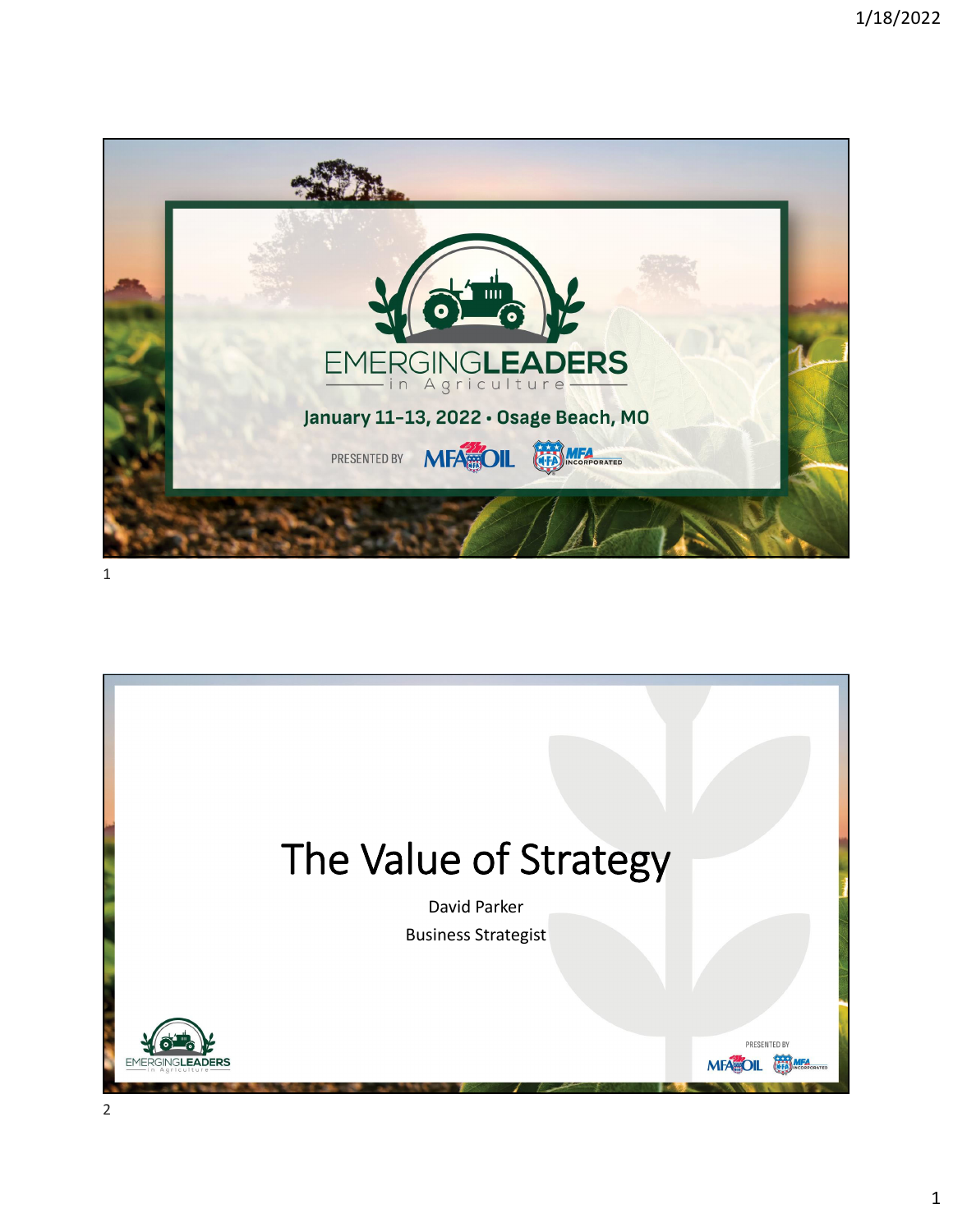

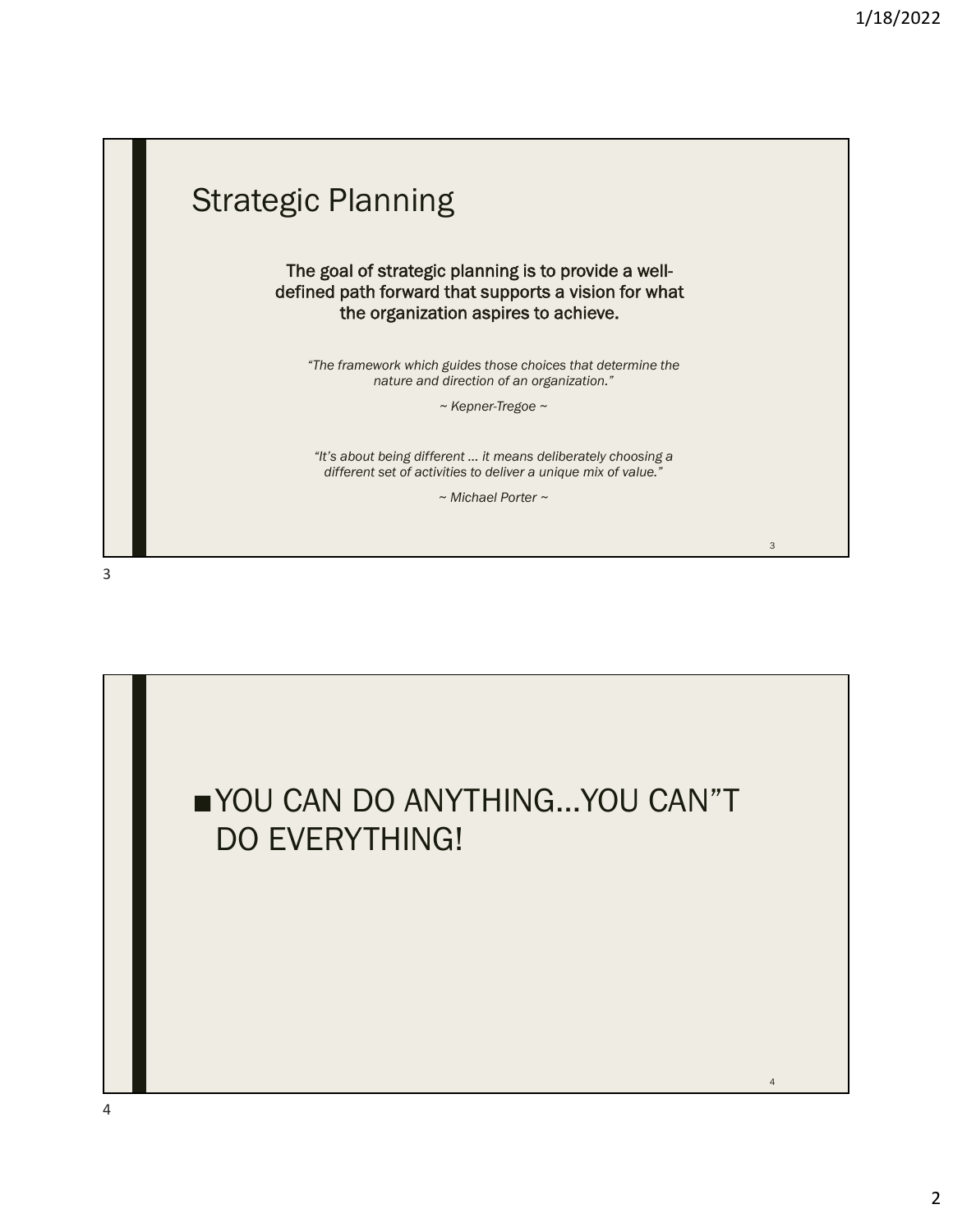

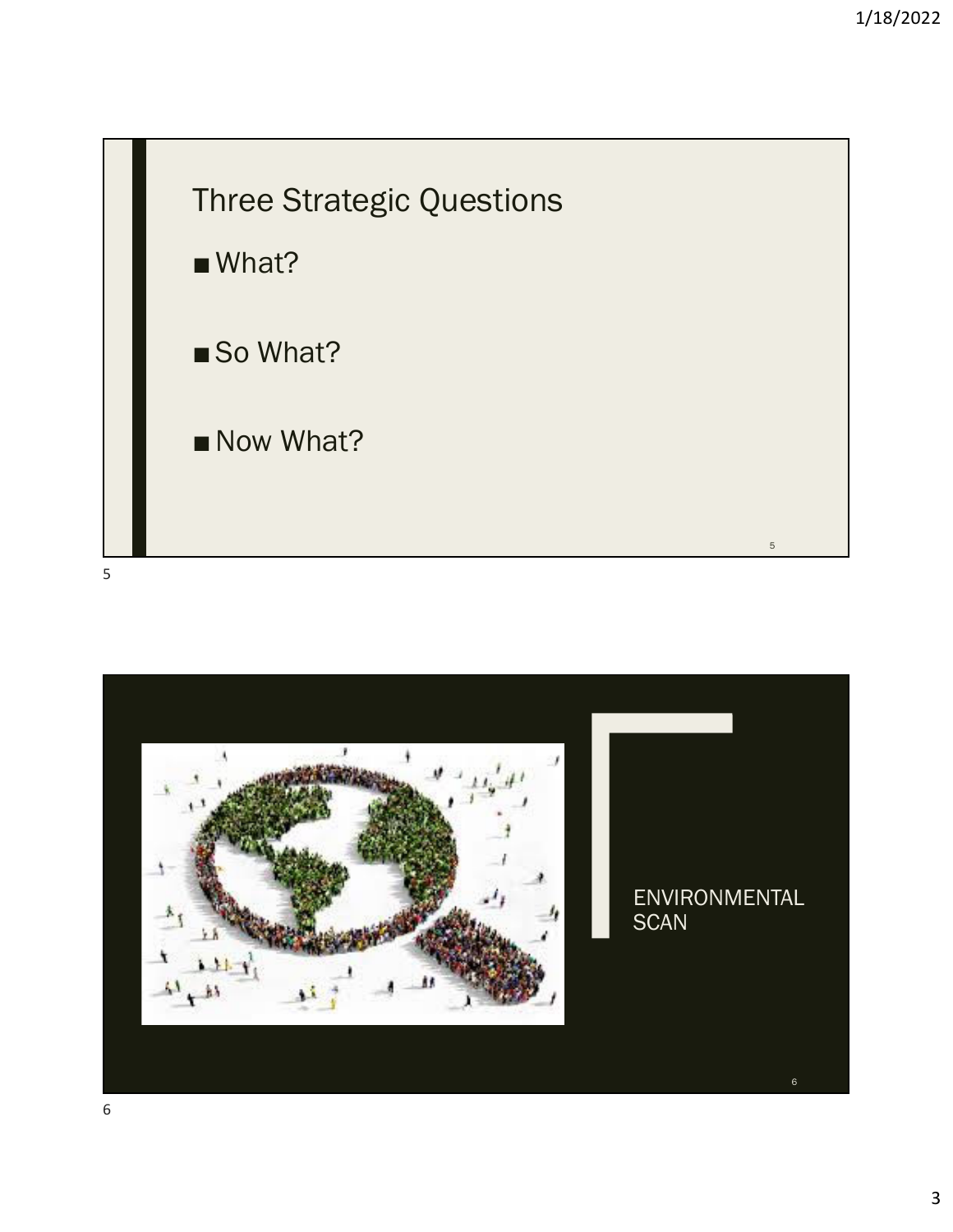

## **Definitions MISSION:** Why the organization exists and what it seeks to accomplish **VISION:** A motivational image of what success will look like in the future **VALUES:** The basic beliefs that guide organizational members as they pursue the organization's mission **STRATEGIC INTENT** A short definition of the ultimate conclusion that strategy is designed to achieve ‐ describes the organization's objective, scope and advantage **BUSINESS PRIORITIES** Agreed upon priorities aligned with the organization's mission and strategic intent **STRATEGIC INITIATIVES** Tactical plans that support business priorities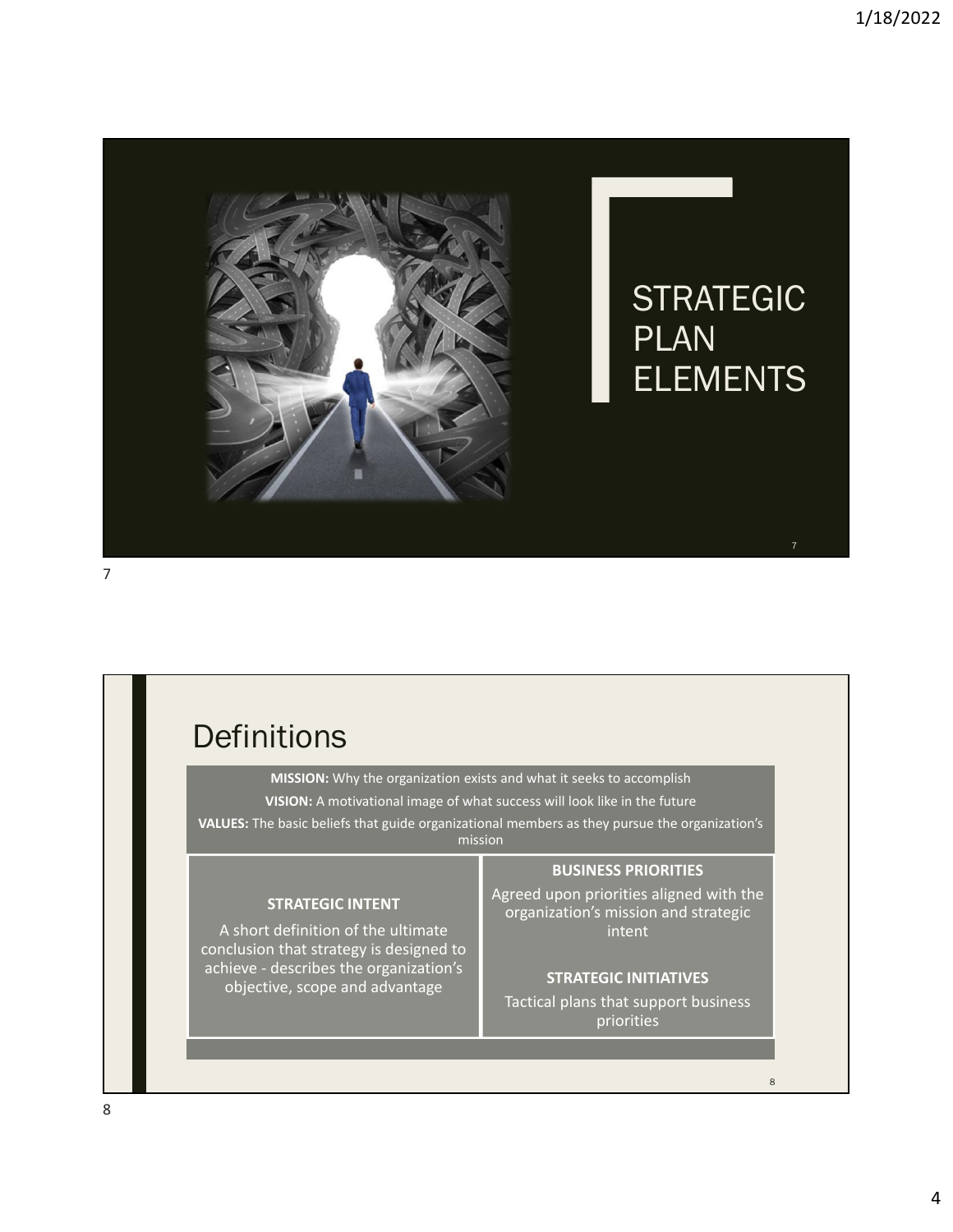



*A short definition of the ultimate conclusion that strategy is designed to achieve - describes the organization's objective, scope, and advantage.*

10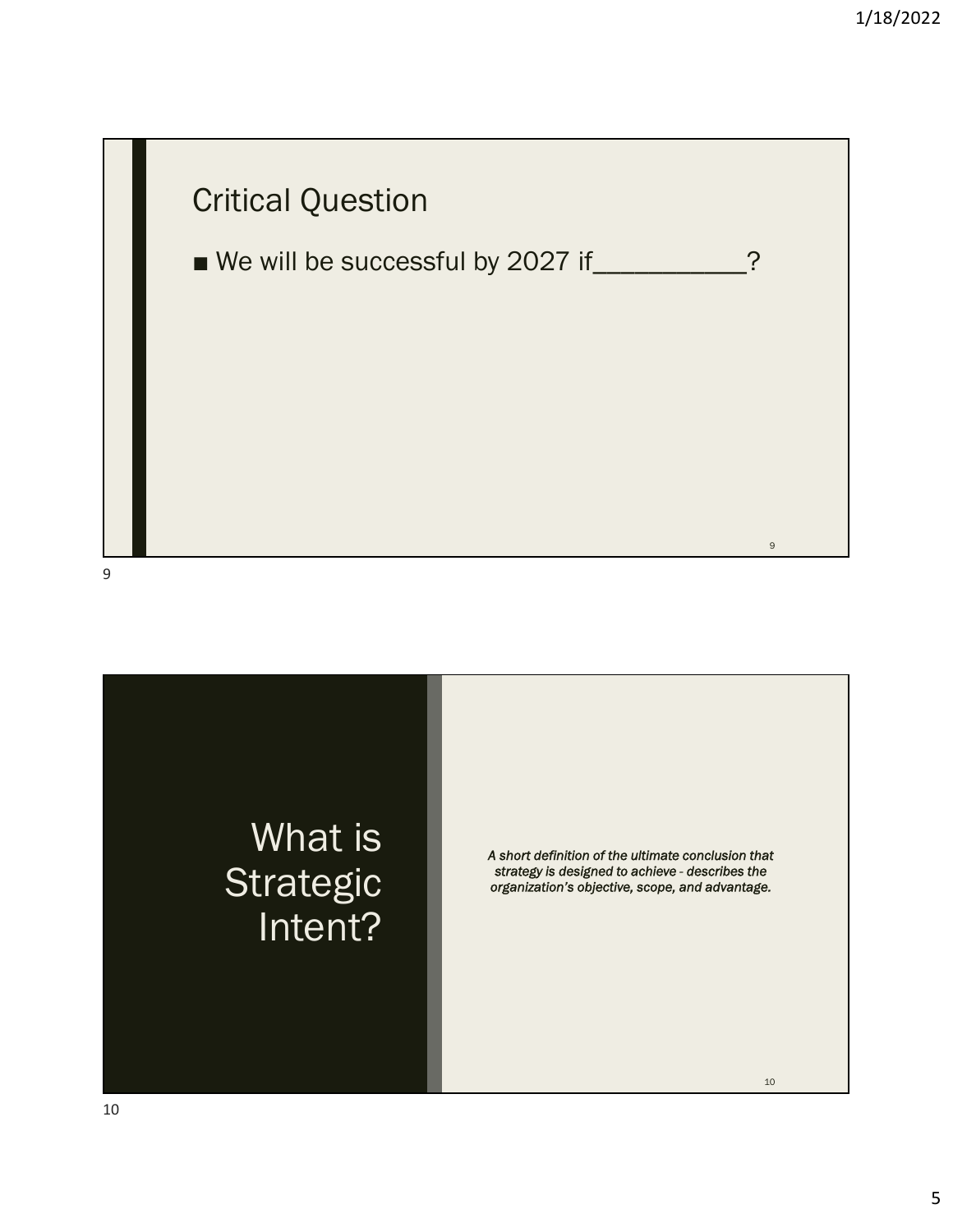

## Craft Our Strategic Intent

Draft a statement based on the following elements

- Objective A single precise objective that will drive the business over the next 3-5 years.
- Scope Where or with whom will you focus/serve.
- Advantage Our unique value proposition and the specific activities that allow our business to win.

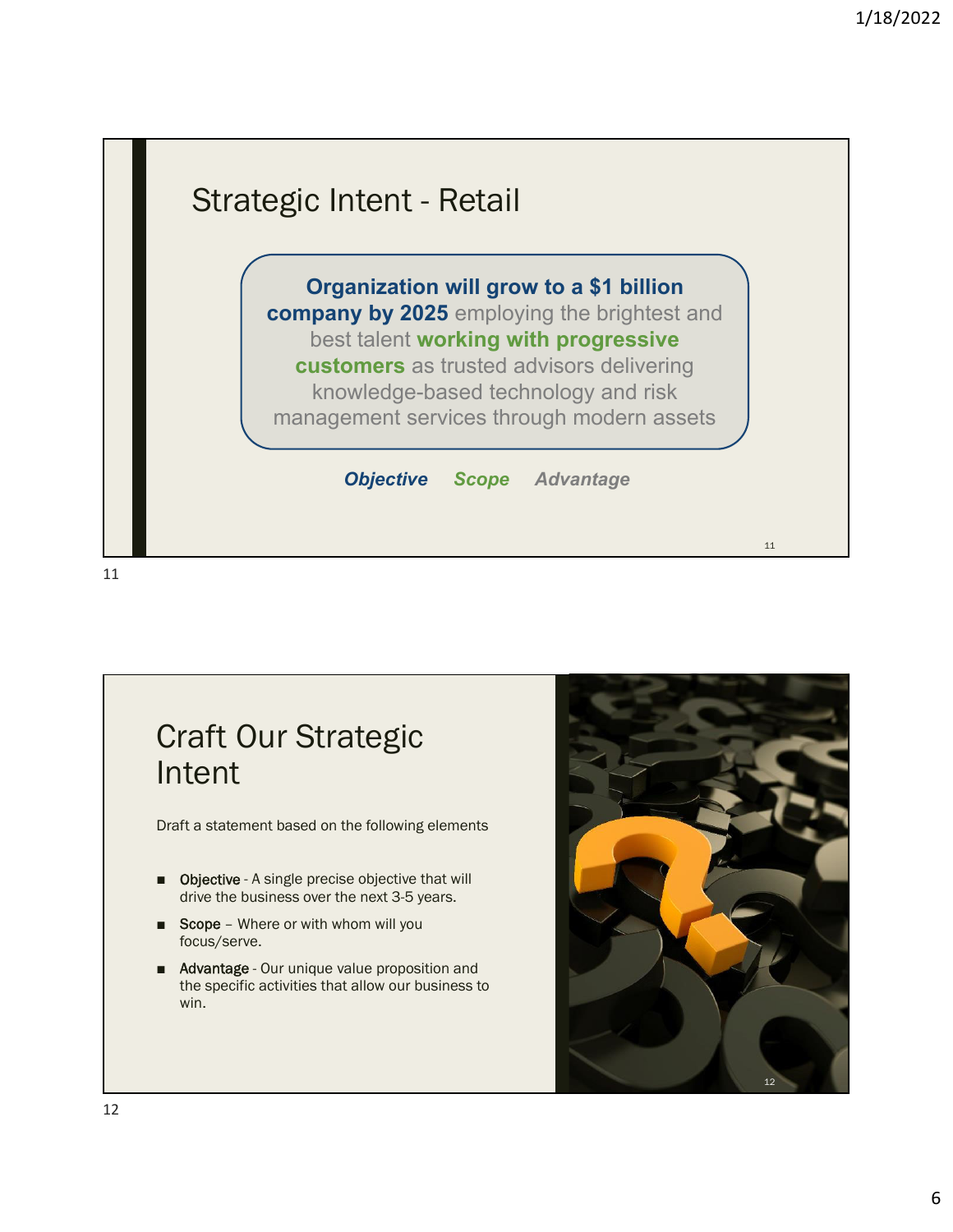

13

## Determine Our Business Priorities

## *An agreed upon priority aligned with the organization's mission and strategic intent*.

- What business priorities will allow our business to achieve its vision? Consider things like:
	- *Financial/Profitability*
	- *Customer/Market Share*
	- *Product/Service Mix*
	- *Organizational Structure*
	- *Other*

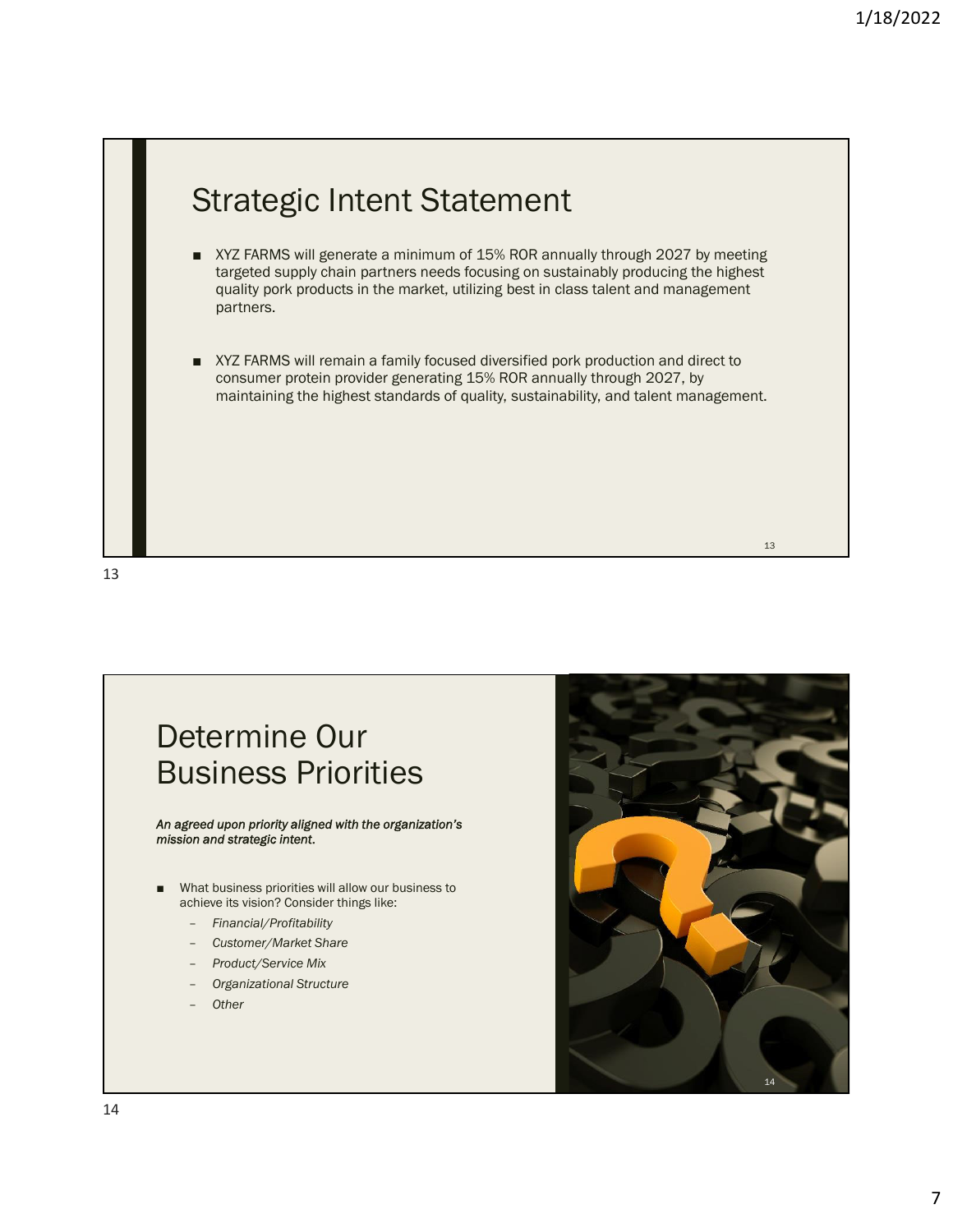

15

| <b>Establish Our Action Plans</b><br>Initiative: |  |  |  |
|--------------------------------------------------|--|--|--|
|                                                  |  |  |  |
|                                                  |  |  |  |
|                                                  |  |  |  |
|                                                  |  |  |  |
|                                                  |  |  |  |
|                                                  |  |  |  |
|                                                  |  |  |  |